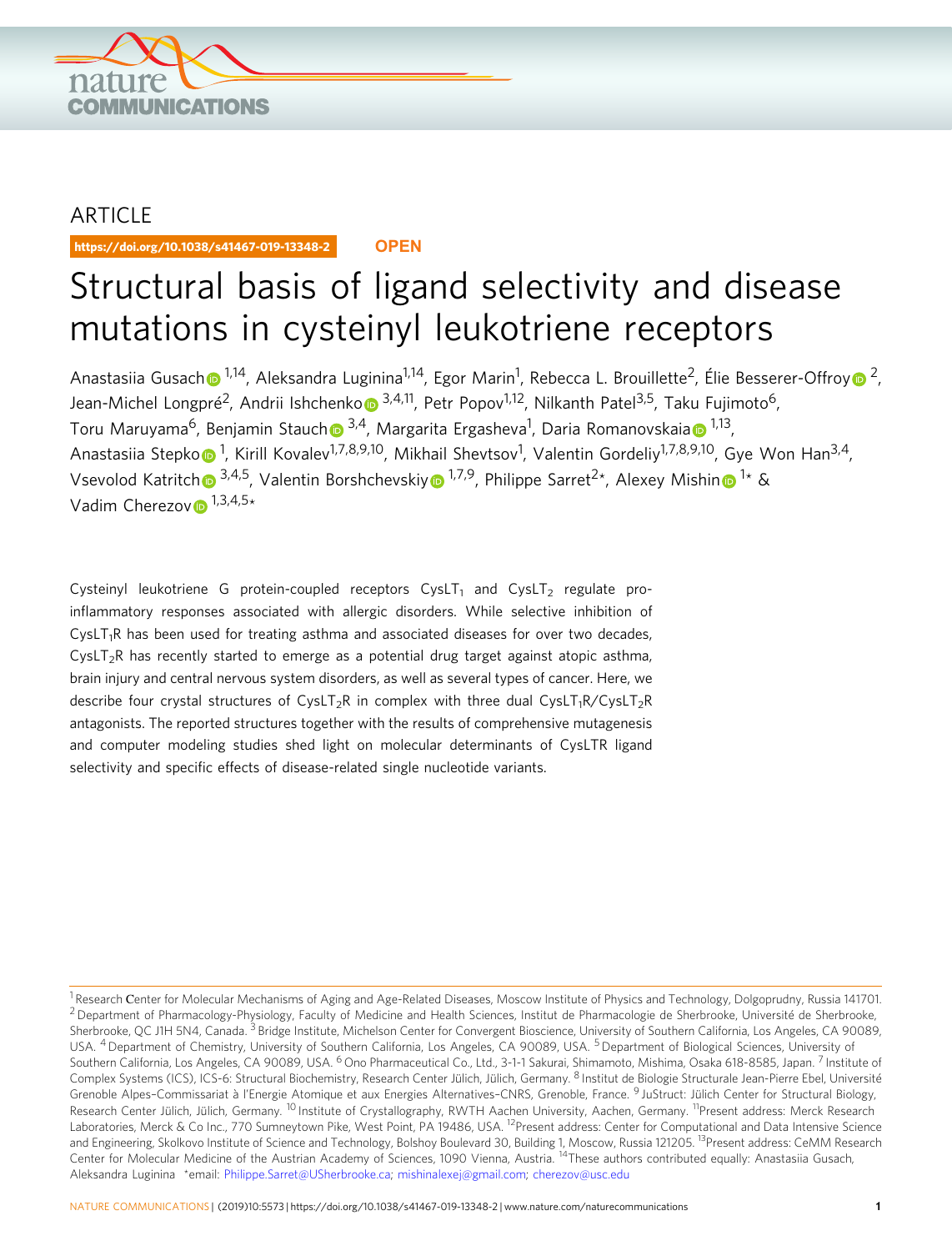ysteinyl leukotrienes LTC<sub>4</sub>, LTD<sub>4</sub>, and LTE<sub>4</sub> are lipid mediators of inflammation acting via two G proteincoupled receptors (GPCRs), cysteinyl leukotriene receptor type [1](#page-7-0) (CysLT<sub>1</sub>R) and type 2 (CysLT<sub>2</sub>R)<sup>1</sup>. While LTD<sub>4</sub> is the favored endogenous ligand for  $CvslT_1R^2$ ,  $CvslT_2R$  responds equally to  $\text{LTC}_4$  and  $\text{LTD}_4^3$  $\text{LTD}_4^3$ . CysLTRs exhibit bronchoconstrictive and pro-inflammatory effects and, therefore, have been recognized for their role in asthma, allergic rhinitis, cardiovascular diseases, and cancers<sup>[4](#page-7-0)-7</sup>. Several selective CysLT<sub>1</sub>R antagonists, such as zafirlukast, pranlukast, and montelukast, have been approved as antiasthmatic drugs, however, a large fraction of patients does not respond to this therapy<sup>8</sup>. The different expression profiles, tissue distribution, and sensitivity to endogenous ligands for CysLTRs, their heterodimerization and cross regulation $9-11$  $9-11$  $9-11$  as well as the prevalence of asthma-associated polymorphisms in CysLT<sub>2</sub>R<sup>[12](#page-7-0),[13](#page-7-0)</sup> suggest distinct roles for each receptor subtype in physiology and pathology. Based on an LTC<sub>4</sub>induced animal asthma model, it was proposed that  $CysLT<sub>2</sub>R$ selective or dual antagonists may improve treatments of severe asthma cases<sup>[14](#page-7-0)</sup>. Furthermore, selective inhibition of CysLT<sub>2</sub>R predominantly expressed in cardiovascular and brain tissues has shown remedial effects in ischemic conditions and acute brain injuries<sup>[15](#page-7-0)</sup>. The development of more efficient therapies against asthma and related diseases is hampered by the lack of specific knowledge about selectivity and functional mechanisms of CysLTRs, which requires high-resolution structural data. Here, we describe four crystal structures of  $CysLT<sub>2</sub>R$  in complex with three dual  $CysLT_1R/CysLT_2R$  antagonists (cpds 11a–c, Supplementary Fig. 1, Supplementary Methods) and the results of extensive mutagenesis and computer modeling studies. Along with recently reported structures of  $CysLT_1R$  in complex with zafirlukast and pranlukast<sup>16</sup>, we now have a complete structural view of receptors mediating action of cysteinyl leukotrienes in their inhibited, inactive state.

## Results

 $CysLT<sub>2</sub>R$  structure determination. To facilitate crystallization, human  $CysLT<sub>2</sub>R$  was modified by truncating N- and C-termini, inserting a thermostabilized apocytochrome  $b_{562}RIL^{17}$  $b_{562}RIL^{17}$  $b_{562}RIL^{17}$  into the intracellular loop 3 (ICL3), and introducing three stabilizing point mutations<sup>[18](#page-7-0)</sup>: W51<sup>1.45</sup>V, D84<sup>2.50</sup>N, and F137<sup>3.51</sup>Y (superscript refers to the Ballesteros–Weinstein GPCR residue numbering scheme<sup>19</sup>). The engineered receptor was crystallized in lipidic cubic phase  $(LCP)^{20}$  $(LCP)^{20}$  $(LCP)^{20}$  in complex with three antagonists: ONO-2570366 (cpd 11a) (2.4 Å resolution in two different space groups), ONO-2770372 (cpd 11b; 2.7 Å), and ONO-2080365 (cpd 11c; 2.7 Å) (Supplementary Figs. 1–4 and Supplementary Table 1). To validate the structures and probe the role of key residues, involved in ligand binding and receptor function, we conducted cell surface expression and  $IP_1$  stimulation and inhibition assays with a set of 24 mutants (Supplementary Figs. 5 and 6 and Table [1](#page-2-0)).

Overall architecture of  $CysLT_2R$ . All  $CysLT_2R$  structures adopt the canonical seven-transmembrane helical bundle architecture (Fig. [1a](#page-2-0)) and are structurally similar to  $CysLT_1R$ -pranlukast<sup>[16](#page-7-0)</sup> (Supplementary Table 2). Overall  $CysLT<sub>2</sub>R$  conformations are identical to each other (Supplementary Table 2), except for the structure with cpd 11c, which is described below. Our further analysis, therefore, is focused on the highest resolution  $CysLT<sub>2</sub>R-$ 11a structure, unless noted otherwise. Extracellular loop 2 (ECL2) in CysLT<sub>2</sub>R is stabilized by the highly conserved disulfide bond<sup>21</sup> between C1113.25 and C187ECL2. An additional disulfide bond is formed between  $C31^{1.25}$  $C31^{1.25}$  $C31^{1.25}$  and  $C279^{7.27}$  (Fig. 1c). Notably, both TM1 and TM7 are about one helical turn shorter than in CysLT<sub>[1](#page-2-0)</sub>R, resulting in a  $\sim$  5 Å shift of ECL3 tip (Fig. 1b).

As expected,  $CysLT<sub>2</sub>R$  structures with antagonists 11a and 11b are captured in a fully inactive state. Similar to inactive structures of CysLT<sub>1</sub>R and other receptors from the  $\delta$ -branch of class A GPCRs, the P<sup>5.50</sup>-I<sup>3.40</sup>-F<sup>6.44</sup> microswitch is found in a distinct conformation (Fig. [1e](#page-2-0))<sup>[16](#page-7-0)</sup>, previously associated with activation of receptors from other class A GPCR branches. The role of this microswitch in receptors from the δ-branch is apparently different and is likely linked to the substitution of the "toggle switch"  $W^{6.48}$  with  $F^{6.48}$ , which prevents this microswitch from accessing its inactive conformation. The highly conserved D[E]  $R^{3.50}Y$  motif, in which  $R^{3.50}$  is stabilized in an inactive conformation via a salt bridge with  $D[E]^{3.49}$ , is replaced by  $VR^{3.50}F$  in CysLT<sub>2</sub>R (Fig. [1f](#page-2-0)). As expected, restoring the canonical ionic lock by V135<sup>3.49</sup>D in CysLT<sub>2</sub>R decreases the potency of LTD4 while increasing the potency of antagonists through stabilization of the inactive conformation (Table [1](#page-2-0)). Restoration of Y in the  $D[E]RY$  motif via  $F137^{3.51}Y$  mutation, which is also present in the crystallized construct, has no effect on the potency of LTD4 or antagonists. Similarly, the stabilizing mutation W511.45V in the crystallized construct has little effect on ligand binding and receptor signaling. Finally, the third crystallization construct mutation  $D84^{2.50}$ N, a known stabilizing mutation in the conserved in class A GPCRs sodium-binding pocket<sup>22–24</sup>, abolishes LTD<sub>4</sub>-stimulated IP<sub>1</sub> production in CysLT<sub>2</sub>R, similar to its effect in other receptors<sup>25</sup>. Likewise, N297<sup>7.45</sup>C in the sodium-binding pocket results in a complete loss of signaling activity. Mutating N301<sup>7.49</sup>D in the conserved  $NP^{7.50}$ xxY motif (Fig. [1d](#page-2-0)) (NPLLY in CysLT<sub>2</sub>R; DPLLY in CysLT<sub>1</sub>R) stabilizes the sodium-binding pocket and thus reduces  $LTD<sub>4</sub>$  signaling potency 6-fold, while increasing receptor surface expression and  $E_{\text{max}}$ (Table [1\)](#page-2-0).

Interestingly, the  $CysLT_2R-11c$  structure shows a different orientation of the Y2215.58 microswitch along with a distinct conformation of the intracellular part of TM6, shifted  $~5$ Å outward compared with other  $CysLT<sub>2</sub>R$  structures (Supplementary Fig. 7a). Both changes are consistent with a partially activelike GPCR state $26$ , which, however, lacks key activation-related changes in TM7 and sodium pocket. Molecular dynamics (MD) simulations show that this state is distinct from both active and inactive states and highly dynamic (Supplementary Fig. 7b, c), suggesting that  $CysLT_2R-11c$  likely represents an intermediate conformational state, selected and stabilized by the crystal lattice.

Unlike  $CysLT_1R$  structures, all  $CysLT_2R$  structures, except for the complex with cpd 11c, possess a well-resolved intracellular amphipathic helix 8 (H8) running parallel to the membrane (Fig. [1](#page-2-0)b). While the function of H8 is not fully understood, a mounting evidence points toward its importance in the regulation of G protein and β-arrestin binding<sup>[27](#page-7-0),28</sup>. Notably, the junction between TM7 and H8 in CysLT<sub>1</sub>R contains a rare GG<sup>8.48</sup> motif, which likely increases dynamics of H8. On the other hand, position 8.48 in CysLT<sub>2</sub>R is occupied by E310<sup>8.48</sup>, which stabilizes the junction and the inactive state by forming salt bridges with R1363.50 and K2446.32 (Fig. [1](#page-2-0)f). Removing these interactions by E310<sup>8.48</sup>A or E310<sup>8.48</sup>G results in a slightly increased potency of  $LTD<sub>4</sub>$  in  $IP<sub>1</sub>$  signaling assays (Table [1\)](#page-2-0).

Ligand-binding pocket and ligand-receptor interactions. In all  $CysLT<sub>2</sub>R$  structures, a strong electron density for the ligand (Supplementary Fig. 4) is present inside the central cavity of the receptor that consists of residues from all seven TMs and ECL2. It has a narrow opening  $(\sim 3 \text{ Å}$  diameter) between ECLs into the extracellular space and a larger access cleft  $(\sim 5 \text{ Å}$  across) from the lipid bilayer between TM4 and TM5 (Fig. [2a](#page-3-0)). All antagonists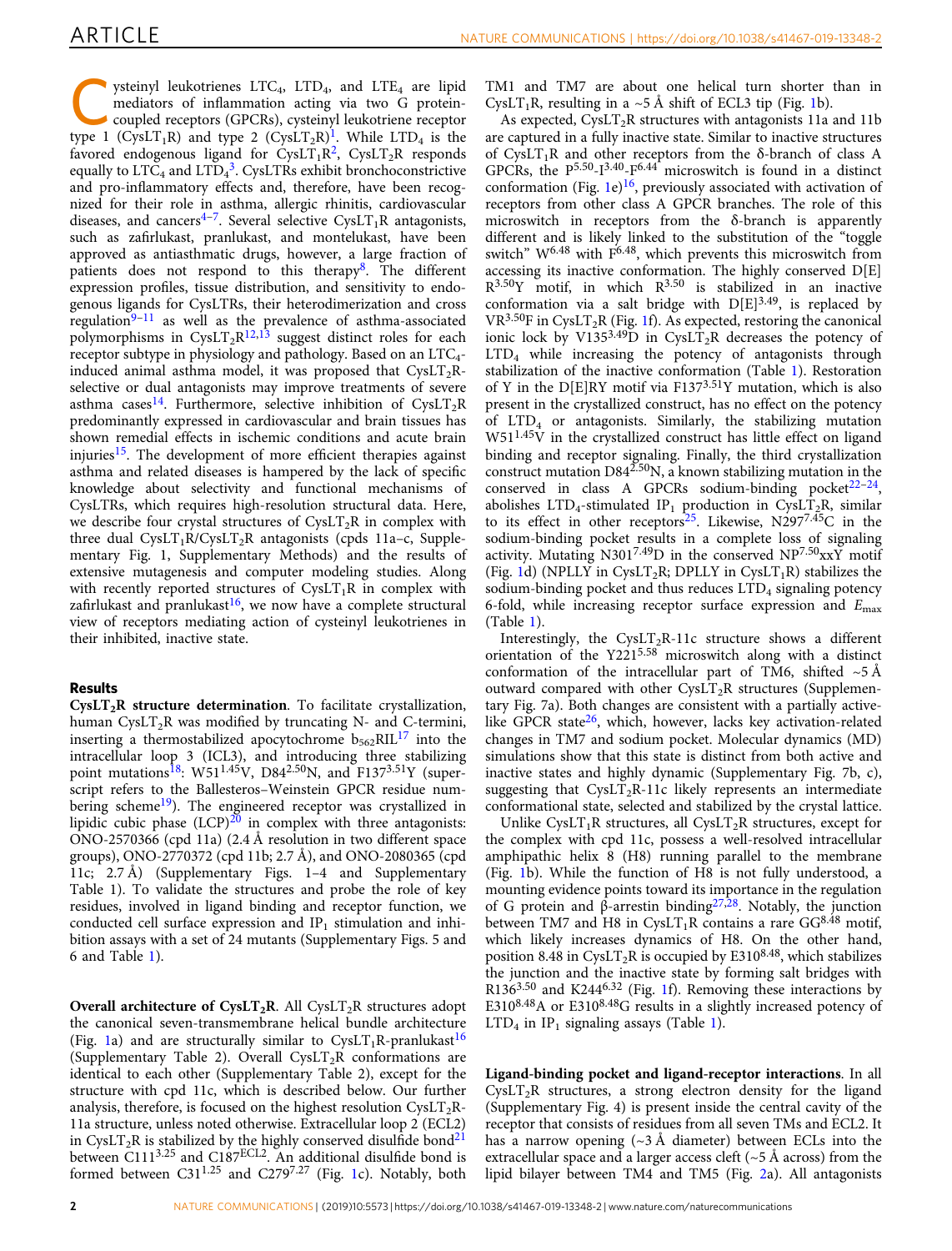## <span id="page-2-0"></span>Table 1 Signaling and cell surface expression data for  $CysLT<sub>2</sub>R$ .

| <b>Mutation</b>                                                                          | <b>Mutation location</b>                                                                      | LTD <sub>4</sub><br>$EC_{50}$ ± s.d. nM                            | LTD <sub>A</sub><br>$E_{\rm max}$ ± s.d.<br>% of WT                    | Cpd 11a<br>$IC_{50}$ ± s.d. nM                                        | Cpd 11c<br>$IC_{50}$ ± s.d. nM                                    | <b>Cell surface</b><br>expression % of<br>WT ± s.d.                      |
|------------------------------------------------------------------------------------------|-----------------------------------------------------------------------------------------------|--------------------------------------------------------------------|------------------------------------------------------------------------|-----------------------------------------------------------------------|-------------------------------------------------------------------|--------------------------------------------------------------------------|
| Wild type<br>$K37^{1.31}R$<br>W51 <sup>1.45</sup> V<br>D842.50 <sub>N</sub><br>Y1193.33F | Ligand-binding pocket<br><b>CC</b><br>CC, sodium pocket                                       | $4.4 \pm 0.8$ [4]<br>$40 \pm 20$ [2]<br>6 ± 5 [2]<br>$N/R$ $[2]$   | $100 \pm 7$ [4]<br>$110 \pm 20$ [2]<br>$180 \pm 60$ [2]<br>$N/R$ $[2]$ | $14 \pm 6$ [5]<br>$80 \pm 30$ [2]<br>$47 \pm 10$ [2]<br><b>ND</b>     | $70 \pm 20$ [4]<br>280 ± 100 [2]<br>$160 \pm 30$ [2]<br><b>ND</b> | $100 \pm 50$ [5]<br>$43 \pm 8$ [2]<br>540 ± 100 [2]<br>480 ± 190 [2]     |
| 11263.40V<br>Y1273.41W<br>L1293.43 <sub>O</sub>                                          | Ligand-binding pocket<br>PIF motif<br>Ligand-binding pocket<br>Disease related, sodium pocket | $70 \pm 30$ [2]<br>$6 \pm 4$ [2]<br>$1.2 \pm 0.4$ [2]<br>$N/R$ [2] | $90 \pm 30$ [2]<br>$130 \pm 70$ [2]<br>$110 \pm 30$ [2]<br>$N/R$ $[2]$ | $100 \pm 40$ [2]<br>$20 \pm 10$ [2]<br>$500 \pm 400$ [2]<br><b>ND</b> | 260 ± 100 [2]<br>$14 \pm 5$ [3]<br>$44 \pm 10$ [2]<br><b>ND</b>   | $71 \pm 10$ [2]<br>$63 \pm 8$ [2]<br>$240 \pm 50$ [2]<br>$98 \pm 14$ [2] |
| $V135^{3.49}D$                                                                           | DRY motif                                                                                     | $20 \pm 10$ [2]                                                    | $50 \pm 20$ [2]                                                        | 3 ± 3 [2]                                                             | $40 \pm 30$ [2]                                                   | $35 \pm 15$ [2]                                                          |
| F1373.51Y                                                                                | CC, DRY motif                                                                                 | $8 \pm 2$ [2]                                                      | $120 \pm 10$ [2]                                                       | $15 \pm 5$ [2]                                                        | $70 \pm 20$ [2]                                                   | $150 \pm 20$ [2]                                                         |
| S1694.56A                                                                                | Ligand-binding pocket                                                                         | 5 ± 1 [2]                                                          | $120 \pm 30$ [2]                                                       | $10 \pm 4$ [3]                                                        | $16 \pm 10$ [3]                                                   | $130 \pm 50$ [2]                                                         |
| K194 ECL2R                                                                               | Ligand-binding pocket                                                                         | $50 \pm 20$ [2]                                                    | $140 \pm 30$ [2]                                                       | $60 \pm 30$ [2]                                                       | $40 \pm 20$ [2]                                                   | $150 \pm 40$ [2]                                                         |
| K194 ECL2N                                                                               | Ligand-binding pocket                                                                         | $5 \pm 2$ [2]                                                      | $110 \pm 20$ [2]                                                       | $8 \pm 4$ [2]                                                         | $32 \pm 10$ [2]                                                   | $47 \pm 13$ [2]                                                          |
| L198 <sup>5.35</sup> A                                                                   | Ligand-binding pocket                                                                         | $N/R$ [2]                                                          | $N/R$ [2]                                                              | ND.                                                                   | <b>ND</b>                                                         | $150 \pm 30$ [2]                                                         |
| M2015.38A                                                                                | Ligand-binding pocket                                                                         | $N/R$ [2]                                                          | $N/R$ [2]                                                              | ND.                                                                   | <b>ND</b>                                                         | $150 \pm 80$ [2]                                                         |
| M2015.38L<br>M2015.38V                                                                   | Ligand-binding pocket<br>Disease related, ligand-<br>binding pocket                           | $N/R$ [2]<br>$100 \pm 50$ [2]                                      | $N/R$ $[2]$<br>$70 \pm 10$ [2]                                         | ND.<br>$30 \pm 10$ [3]                                                | <b>ND</b><br>$60 \pm 20$ [3]                                      | $90 \pm 30$ [2]<br>$80 \pm 40$ [2]                                       |
| N2025.39H                                                                                | Ligand-binding pocket                                                                         | $>1000$ [2]                                                        | $50 \pm 20$ [2]                                                        | 290 ± 100 [3]                                                         | $60 \pm 30$ [3]                                                   | $110 \pm 20$ [2]                                                         |
| F260 <sup>6.48</sup> W                                                                   | Toggle switch                                                                                 | $7 ± 5$ [2]                                                        | $50 \pm 30$ [2]                                                        | $40 \pm 20$ [2]                                                       | 330 ± 100 [2]                                                     | $38 \pm 7$ [2]                                                           |
| R267 <sup>6.55</sup> K                                                                   | Ligand-binding pocket                                                                         | $90 \pm 60$ [2]                                                    | $50 \pm 20$ [2]                                                        | $22 \pm 9$ [3]                                                        | $100 \pm 30$ [3]                                                  | $33 \pm 15$ [2]                                                          |
| H284 <sup>7.32</sup> O                                                                   | Ligand-binding pocket                                                                         | $21 \pm 6$ [2]                                                     | $120 \pm 10$ [2]                                                       | $230 \pm 90$ [2]                                                      | $270 \pm 200$ [2]                                                 | $170 \pm 20$ [2]                                                         |
| N2977.45C                                                                                | Sodium pocket                                                                                 | $N/R$ [2]                                                          | $N/R$ [2]                                                              | <b>ND</b>                                                             | <b>ND</b>                                                         | $105 \pm 11$ [2]                                                         |
| N3017.49D                                                                                | Sodium pocket                                                                                 | $25 \pm 7$ [2]                                                     | $120 \pm 40$ [2]                                                       | $170 \pm 70$ [2]                                                      | $110 \pm 50$ [2]                                                  | $180 \pm 40$ [2]                                                         |
| E3108.48A                                                                                | Helix 8                                                                                       | $1.6 \pm 0.7$ [2]                                                  | $60 \pm 20$ [2]                                                        | $8 \pm 3$ [2]                                                         | $18 \pm 5$ [2]                                                    | $10 \pm 9$ [2]                                                           |
| E3108.48G                                                                                | Helix 8                                                                                       | $0.9 \pm 0.3$ [2]                                                  | $90 \pm 20$ [2]                                                        | $2 \pm 1$ [2]                                                         | 7 ± 6 [2]                                                         | $26 \pm 4$ [2]                                                           |
| 3-Mut                                                                                    | CC                                                                                            | $N/R$ [2]                                                          | $N/R$ [2]                                                              | <b>ND</b>                                                             | <b>ND</b>                                                         | $190 \pm 120$ [2]                                                        |
| $3-Mut-\Delta C$                                                                         | CC                                                                                            | $N/R$ [2]                                                          | $N/R$ [2]                                                              | ND.                                                                   | <b>ND</b>                                                         | 110 ± 30 [2]                                                             |
| CC                                                                                       | CC                                                                                            | $N/R$ [2]                                                          | $N/R$ [2]                                                              | ND.                                                                   | <b>ND</b>                                                         | $\geq$ 1,000 [2]                                                         |

Data are shown for LTD<sub>4</sub>-induced IP<sub>1</sub> accumulation (agonist potency, EC<sub>50</sub>, and efficacy, E<sub>max</sub>) and for inhibition of LTD<sub>4</sub>-induced IP<sub>1</sub> production by antagonists (IC<sub>50</sub> values). Cell surface expression is determined by ELISA using anti-HA tag antibody, normalized to the expression of WT CysLT<sub>2</sub>R. All data are shown as mean±s.d. (number of independent experiments performed in quadruplicates in<br>brackets). All nonresponsive



Fig. 1 Structure of CysLT<sub>2</sub>R. a Overall structure of CysLT<sub>2</sub>R-11a (C222<sub>1</sub> space group). b Structural superposition of CysLT<sub>2</sub>R-11a (blue; C222<sub>1</sub> space group) with CysLT<sub>1</sub>R-pranlukast (yellow). c Comparison of disulfide bridges between CysLT<sub>1</sub>R (yellow) and CysLT<sub>2</sub>R (blue). Comparison of functional motifs: NPxxY (d) P-I-F (e), and DRY (f). Membrane boundaries are shown as dashed lines in a and b.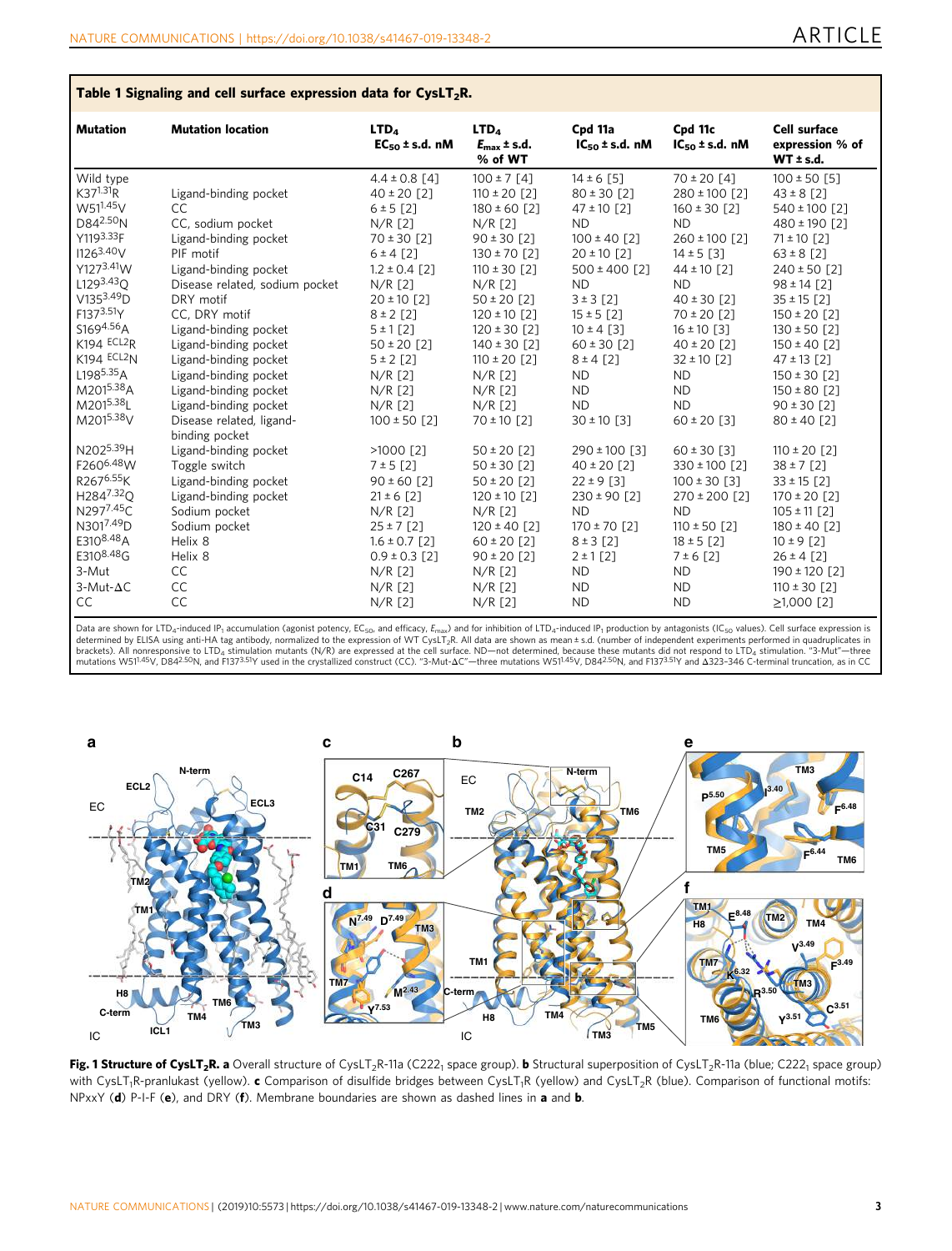<span id="page-3-0"></span>

Fig. 2 Ligand-binding pocket of CysLT<sub>2</sub>R. a Sliced surface representation of the ligand-binding pocket in CysLT<sub>2</sub>R. b Binding pose of cpd 11a and details of ligand-receptor interactions. Schematic diagrams of CysLT<sub>2</sub>R interactions with cpds 11a and 11b (c) and cpd 11c (d). Residues are colored according to the effect of their mutations on the antagonist potency in IP<sub>1</sub> signaling assays: light red—strong effect, blue—no effect, white—not tested. The outline color indicates the effect of mutations on LTD<sub>4</sub> potency: red—strong effect, red dashed—nonresponsive mutants, blue—no effect.

cocrystallized with  $CysLT<sub>2</sub>R$  share the same 3,4-dihydro-2H-1,4benzoxazine scaffold and bind in the pocket in similar conformations (root mean square deviation  $< 0.3 \text{ Å}$  in the common scaffold, Fig. 2). A key anchoring residue Y1193.33, conserved in CysLTRs, forms multiple polar contacts with the benzoxazine part, carboxylic group, and amide linker of all ligands (Fig. 2b–d). Y1193.33F mutant shows decreased potencies for both  $\text{LTD}_4$  and antagonists in  $IP_1$  $IP_1$  assay (Table 1). The N-linked carboxypropyl moiety makes salt bridges with K37<sup>1.31</sup> and H284<sup>7.32</sup> that are specific to CysLT<sub>2</sub>R. Mutating these residues to their CysLT<sub>1</sub>R counterparts (K371.31R or H2847.32Q) drastically decreases potencies for LTD<sub>4</sub> activation as well as inhibition by antagonists, suggesting distinct binding interactions of these ligands with  $CysLT<sub>1</sub>R$  and  $CysLT<sub>2</sub>R$ .

The hydrophobic bottom part of the ligand-binding cleft containing the butoxybenzene group of cpd 11a is formed by side chains of TM3-TM5 and, in case of cpd 11c, extends to L1654.52 and I1664.53. Y1273.41 forms an interhelical hydrogen bond with the carbonyl oxygen of Val2085.45, stabilizing a Pro-induced kink in TM5 (Fig. 2c, d). An aromatic residue in position 3.41 at the intersection of TM3-TM5 was previously described to confer receptor stabilization<sup>29</sup>. Interestingly, mutation Y127<sup>3.41</sup>W slightly improves CysLT<sub>2</sub>R surface expression and potencies of LTD4 and cpd 11c, however, dramatically decreases the potency of cpd 11a to inhibit  $LTD_4$ -induced  $IP_1$  accumulation, likely because of a clash between bulky tryptophan and 2-chloro-5 fluoro-phenyl group of cpd 11a. S169<sup>4.56</sup> forms a hydrogen bond with the carbonyl group of L1654.52 and interacts with the fluorine atom of cpd 11c phenyl group. Mutation S1694.56A does not affect  $EC_{50}$  for  $LTD_4$  and  $IC_{50}$  for cpd 11a but moderately improves inhibition by cpd 11c.

Antagonist selectivity to CysLTR subtypes. To understand the mechanism of ligand selectivity, we performed docking of 18 derivatives of the common 3,4-dihydro-2H-1,4-benzoxazine-2- carboxylic acid scaffold<sup>30[,31](#page-8-0)</sup> with a large spectrum of CysLT<sub>1</sub>R/  $CysLT<sub>2</sub>R$  selectivity (Supplementary Table 3). Docking models of the most selective compounds in this structure-activity relation-ship (SAR) series<sup>[30](#page-7-0)</sup>, cpd 13e (1,800-fold selective for CysLT<sub>1</sub>R) and cpd 15b (200-fold selective for CysLT<sub>2</sub>R), are shown in Fig. [3,](#page-4-0) alongside with cpd 11a (dual CysLT<sub>1</sub>R/CysLT<sub>2</sub>R), cocrystallized with CysLT<sub>2</sub>R, and pranlukast (4,500-fold selective for CysLT<sub>1</sub>R as shown in Supplementary Fig. 6a), cocrystallized with  $CysLT_1R$ .

SAR analysis revealed that the most important factor for  $CysLT<sub>2</sub>R$  selectivity is the length of the alkyl chain for the Osubstituents  $(R<sup>1</sup>)$ , where longer phenylpentyl group in cpd 15b achieves much higher  $CysLT<sub>2</sub>R$  selectivity than phenylbutyl in cpd 11a, cpd 13e, and pranlukast or phenylpropyl in some other compounds such as cpd 15a (Supplementary Table 3). Comparison of the contacts of these substituents in  $CysLT_1R$ -pranlukast and CysLT<sub>2</sub>R-11a suggests that in CysLT<sub>1</sub>R the cleft opening to the lipid membrane is restricted by a hydrophobic ridge formed by F150<sup>4.52</sup>, F112<sup>3.41</sup>, and V196<sup>5.45</sup>, while in CysLT<sub>2</sub>R the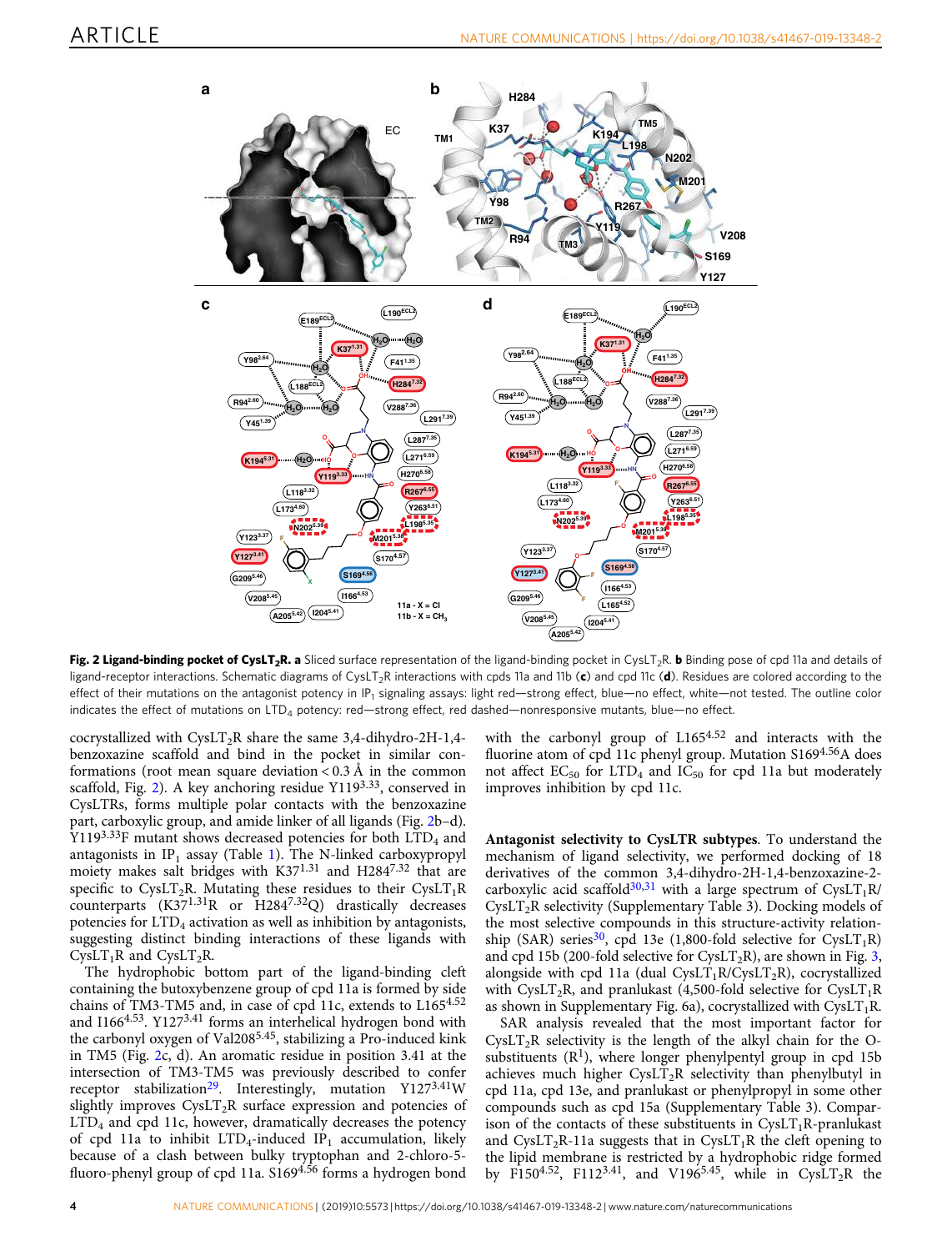<span id="page-4-0"></span>

Fig. 3 Structural determinants of antagonist selectivity to CysLTR subtypes. a Examples of compounds used in the docking studies, with their IC<sub>50</sub> values toward CysLT<sub>1</sub>R and CysLT<sub>2</sub>R shown in yellow and blue, respectively. IC<sub>50</sub> values for pranlukast were obtained in this work (3.8 ± 0.7 nM (CysLT<sub>1</sub>R) and ~17,000 ± 12,000 nM (CysLT<sub>2</sub>R), expressed as mean ± s.d. of three independent experiments, tested in quadruplicate) and for other ligands were quoted from ref. [30](#page-7-0). The common 3,4-dihydro-2H-1,4-benzoxazine-2-carboxylic acid scaffold is shown in gray. Overview of the ligand-binding pocket with the docked ligands for CysLT<sub>1</sub>R (b) and CysLT<sub>2</sub>R (c). Inserts show docking poses and details of ligand interactions with CysLT<sub>1</sub>R and CysLT<sub>2</sub>R.

replacement F4.52L removes this restriction, making the cleft more open. Accordingly, docking of cpd 15b into  $CysLT_1R$  results in a strained alkyl chain and a clash of the terminal phenyl group with F150<sup>4.52</sup>, while in CysLT<sub>2</sub>R the phenyl group readily extends outside of the cleft (Fig. 3b, c). Moreover, the phenylbutyl group in this and other scaffolds tolerates methyl and halogen decorations in the ortho and meta positions, which enables tuning pharmacological properties of the ligand such as solubility and stability, as exemplified by the development of gemilukast  $3^2$ .

SAR analysis of the N-substituent  $(R^2)$  suggests that its length as well as the presence of a carboxyl group in this scaffold has critical influence on  $IC_{50}$  values for both CysLTRs. Indeed, docking of cpd 13e, the most selective antagonist in this series, shows that the oxo-pentanoic-acid moiety of this ligand forms a hydrogen bond with Y26<sup>1.35</sup>, while CysLT<sub>2</sub>R has F41<sup>1.35</sup> at this position and cannot form a hydrogen bond with the ligand (Fig. 3b, c). Further elongation of this derivative chain is limited by the size of this subpocket. Interestingly, removal of the carbonyl group, as in cpds 14a-c and 15b, shifts selectivity toward  $CysLT<sub>2</sub>R$ , suggesting that a flexible carboxy-alkyl chain is favored for this receptor<sup>30</sup>. Altogether, CysLT<sub>1</sub>R and CysLT<sub>2</sub>R crystal structures provide atomic level insights into the mechanisms of ligand recognition and subtype selectivity. This knowledge should contribute to the rational design of more efficient antagonists with improved affinity/efficacy or subtype selectivity profiles.

most common disease-associated single-nucleotide variants (SNVs) in CysLT<sub>2</sub>R: M201<sup>5.38</sup>V, related to atopic asthma<sup>13,33</sup>, and the oncogenic L129<sup>3.43</sup>Q mutation<sup>[34](#page-8-0),35</sup>. M201<sup>5.38</sup> together with M172 $^{4.59}$ , L173 $^{4.60}$ , and L198 $^{5.35}$  define the shape of the hydrophobic part of the ligand-binding pocket. Substitutions of L1985.35 with alanine or M2015.38 with alanine or leucine result in nonresponsive mutants that bind  $LTD<sub>4</sub>$  but fail to stimulate  $IP<sub>1</sub>$ production. In contrast to the alanine or leucine substitution, the atopic asthma-associated variant M2015.38V still responds to  $LTD<sub>4</sub>$  stimulation. However, this mutation significantly decreases  $LTD<sub>4</sub>$  potency and efficacy to induce  $IP<sub>1</sub>$  accumulation when compared with the wild-type  $CysLT<sub>2</sub>R$  (Table [1\)](#page-2-0). These results along with a similar effect of N2025.39H suggest the importance of ligand-dependent TM5 displacement in  $CysLT<sub>2</sub>R$  activation. Indeed, all three TM5 residues (L1985.35, M2015.38, and N2025.39) that are important for potency interact with the benzamide core of antagonists, which distinguish them from agonists, and thus likely modulate TM5 conformation and dynamics that control activation (Fig. [4a](#page-5-0)).

The second disease-relevant SNV, L1293.43Q, has been associated with uveal melanoma and blue nevi $34-36$  $34-36$ . A hydrophobic amino acid is present in this position in 97% of class A receptors, most frequently L<sup>3.43</sup> (73%), but also  $M^{3.43}$  as in CysLT<sub>1</sub>R. Located at the bottom of the sodium pocket, a large hydrophobic side chain in position 3.43 is part of a hydrophobic layer, which is important for stability of the inactive state. Mutation of  $L^{3.43}$  to a polar residue or to a small alanine residue can disrupt the hydrophobic layer (Fig. [4b](#page-5-0), c), facilitating water and sodium passage  $37,38$  $37,38$  and leading

Structural insights into  $CysLT<sub>2</sub>R$  disease-related mutations. Finally, our structures provide rational explanations of the two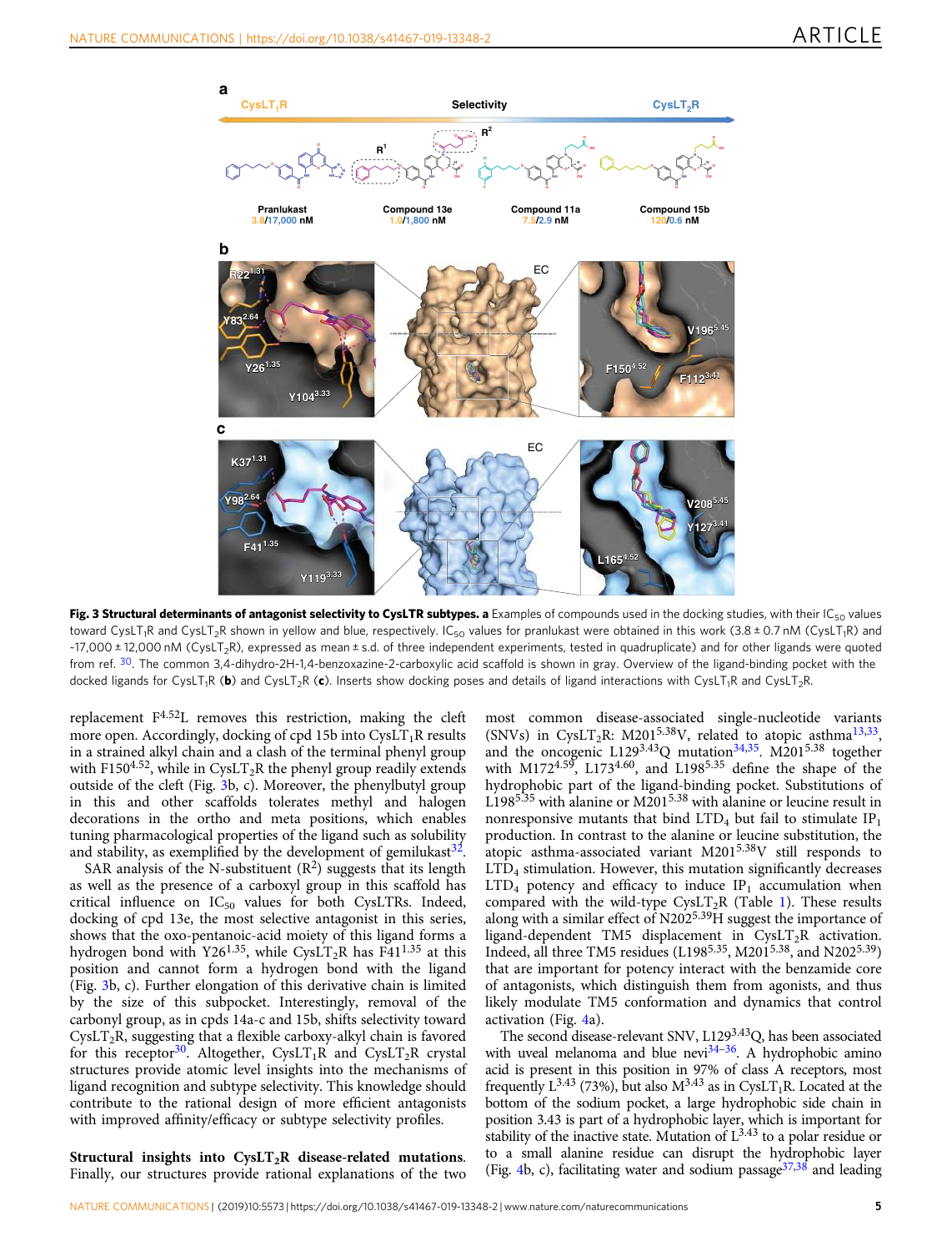<span id="page-5-0"></span>

Fig. 4 Naturally occurring missense SNVs, mapped on the CysLT<sub>2</sub>R structure. a M201<sup>5.38</sup>V polymorphism, associated with atopic asthma. b L129<sup>3.43</sup>Q mutation, related to uveal melanoma and blue nevi. c SNVs from the ExAC database and L129<sup>3.43</sup>, colored according to their location: ligand-binding pocket (red), microswitches (blue), sodium site (green), and G protein and β-arrestin-binding interface (yellow).

to receptor activation. Indeed, it was shown that mutation in position 3.43 to R, K, A, E, or Q induces constitutive activation in several receptors<sup>39</sup>, often resulting in distinct physiological disorders. In CysLT<sub>2</sub>R, we found that L129<sup>3.43</sup>Q displays constitutive activity for the  $G_q$  pathway with a fourfold increase in basal IP<sub>1</sub> accumulation and is unresponsive to  $LTD<sub>4</sub>$  stimulation (Supplementary Fig. 6b, c).

Further, we evaluated naturally occurring missense SNVs in CysLT<sub>2</sub>R from over 60,000 healthy individuals assembled in the exome aggregation consortium (ExAC) database<sup>40</sup>. Structural mapping of 117 SNV positions revealed that nine of them belong to the ligand-binding pocket, seven are activation-related microswitches or located in the sodium-binding site, and nine reside on the G protein and β-arrestin-binding interface (Fig. 4c), all of which could dramatically affect the receptor function $41$ . Unlike the relatively frequent polymorphisms M2015.38V or L1293.43Q, most ExAC mutations are very rare (minor allele frequency <  $10^{-4}$ ), and, therefore, it has not been possible yet to associate them with higher risk of asthma or other pathologies.

#### **Discussion**

Compared with  $CysLT_1R$ , which was successfully targeted by antiasthmatic drugs 20 years ago, the role of  $CysLT<sub>2</sub>R$  in physiology and pathogenesis of inflammation related processes is more complex and remains less understood $4,42$  $4,42$ . Recently accumulated results suggest that  $CysLT_2R$ -selective or  $CysLT_1R/$  $CysLT<sub>2</sub>R$  dual antagonists may offer more efficient alternatives to currently used  $CvsLT_1R$ -selective antagonists, especially for the treatment of severe asthma<sup>[43](#page-8-0),[44](#page-8-0)</sup>. In addition, CysLT<sub>2</sub>R is arising as a promising drug target against brain injury and neurodegenerative disorders<sup>5,45</sup>. High constitutive  $G_q$  signaling activity of  $CysLT<sub>2</sub>R$  mutants has been associated with occurrence of uveal melanoma and other cancer types $35$ , however, the role of  $CysLT<sub>2</sub>R$  in cancer remains controversial as its high expression levels have been correlated with antitumorigenic activity $46$ .

The CysLT<sub>2</sub>R structures described in this study along with the structures of  $CysLT_1R^{16}$  $CysLT_1R^{16}$  $CysLT_1R^{16}$  reveal important determinants of ligand binding and selectivity between these two receptors. Thus, our docking studies recapitulate binding of dozens of known ligands and allow to explain SAR for a series of 3,4-dihydro-2H-1,4 benzoxazine-2-carboxylic acid scaffold derivatives. These structures will serve as templates for rational design of a new generation of potent antagonists with desired selectivity profiles (receptor selective or dual), which could be further developed into efficient drug candidates or tool compounds, helping to decipher the specific role of each of the CysLT receptor subtype in various physiological processes and pathologies.

Our study also provides a key insight into structure and function of the intracellular H8 in CysLT receptors. While both receptors possess a canonical H8 amphipathic motif, this helix is well resolved in CysLT<sub>2</sub>R structure, but not observed in CysLT<sub>1</sub>R (Fig. [1\)](#page-2-0). The difference is that the junction between TM7 and H8 in  $CysLT_1R$ contains a very flexible GG<sup>8.48</sup> motif, while CysLT<sub>2</sub>R has GE<sup>8.48</sup> in the same position. Importantly,  $G^{8.48}S$  mutation in CysLT<sub>1</sub>R is a known disease mutation that increases efficacy of the receptor signaling<sup>16[,47](#page-8-0)</sup>, likely due to the improved stability of H8, known to be involved in regulation of G protein and β-arrestin binding<sup>27,28</sup>. Interestingly, the E3108.48 side chain in CysLT<sub>2</sub>R serves a special role, forming salt bridges with R1363.50 and K2446.32 and thus stabilizing the inactive receptor state. Introduction of Glu in positions 8.48 and 8.49 has been recently shown beneficial effects on stability of the inactive state in several GPCRs, including  $CB2<sup>48</sup>$  and  $CCR<sub>5</sub><sup>49</sup>$ .

Another promising application for structural information obtained in this study is the ability to rationalize effects of specific SNVs on receptor function. We mapped naturally occurring missense SNVs from 60,000 healthy individuals on the CysLT<sub>2</sub>R structure and observed that about quarter of them are located in functionally important regions, which may affect signaling<sup>40</sup>. Continuing increase in structural coverage of the GPCR superfamily combined with rapid accumulation of genome sequencing data and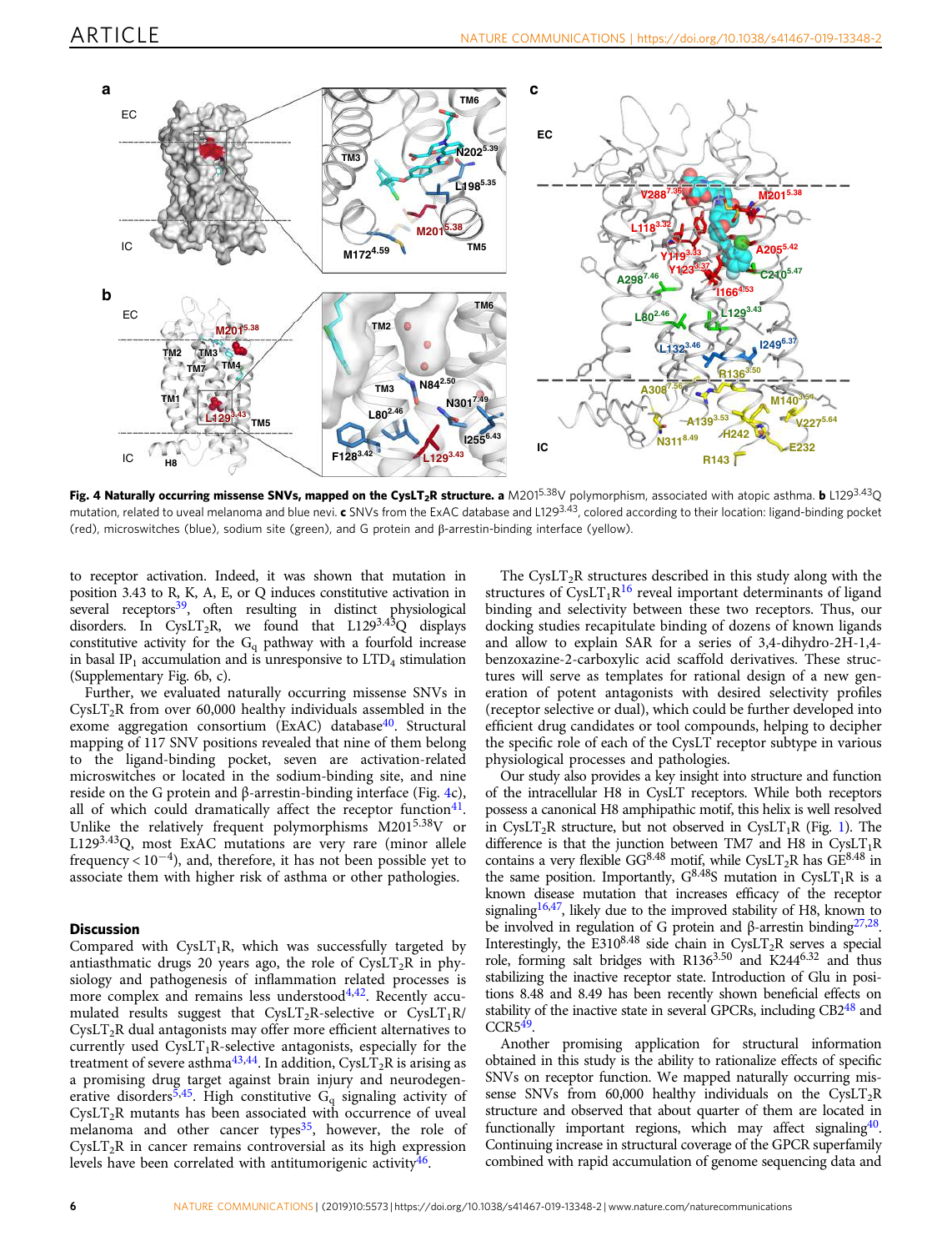structure-function studies should enable reliable predictions of disease associations and effects of natural missense variants on drug efficacy and safety profiles, advancing us toward the realm of personalized medicine.

#### Methods

Protein engineering for structural studies. The wild-type DNA encoding human cysteinyl leukotriene receptor 2 (UniProt Q9NS75) was purchased from cDNA Resource Center [\(cdna.org](http://cdna.org)) and cloned into a modified pFastBac1 vector (Invitrogen) containing an expression cassette with a haemagglutinin signal sequence, FLAG tag,  $10 \times$  His tag followed by TEV protease cleavage site on the N-terminus. Amino acids 1–16 from the N-terminus and 323–346 from C-terminus were deleted by overlap extension PCR. Thermostabilized apocytochrome  $b_{562}RIL$ (BRIL) from Escherichia coli with mutations M7W, H102I, and R106L was inserted into the ICL3 between the residues E232 and V240 by overlap extension PCR.<br>Three point mutations, W51<sup>1.45</sup>V, D84<sup>2.50</sup>N, and F137<sup>3.51</sup>Y, designed using a sequence dissimilarity approach<sup>18</sup>, were further introduced to improve receptor surface expression in Spodoptera frugiperda Sf9 cells (Novagen, cat. 71104) as well as its stability and yield. Sequences of all primers used in this work are listed in Supplementary Table 4. The full DNA sequence of the CysLT<sub>2</sub>R crystallization construct is provided in Supplementary Table 5.

Protein expression and purification. Bac-to-Bac baculovirus expression system (Invitrogen) was used to obtain high-titer recombinant baculovirus ( $>3 \times 10^8$  viral particles per ml). Sf9 insect cells were infected at densities  $(2-3) \times 10^6$  cells per ml culture at multiplicity of infection of 5–10. BayCysLT2 ligand (Cayman Chemical) was dissolved in DMSO to 25 mM and added to the cell culture at the final concentration of 3 µM at the time of infection. Cells were harvested 48–50 h post infection by gentle centrifugation at 2,000 × g and stored at  $-80$  °C until use.

Cells were thawed and lysed by repetitive washes in hypotonic buffer (10 mM HEPES pH 7.5, 20 mM KCl, and  $10$  mM MgCl<sub>2</sub>) and high osmotic buffer (10 mM HEPES pH 7.5, 20 mM KCl, 10 mM MgCl<sub>2</sub>, and 1 M NaCl) with addition of protease inhibitor cocktail (500 µM 4-(2-aminoethyl)benzenesulfonyl fluoride hydrochloride (Gold Biotechnology), 1 µM E-64 (Cayman Chemical), 1 µM leupeptin (Cayman Chemical), 150 nM aprotinin (A.G. Scientific)). Membranes were then resuspended in 10 mM HEPES pH 7.5, 20 mM KCl, 10 mM MgCl<sub>2</sub>, 2 mg ml<sup>-1</sup> iodoacetamide, protease inhibitors, and 25 µM ligand for 30 min at 4 °C and then solubilized by addition of 2× buffer (300 mM NaCl, 2% of n-dodecyl-β-D-maltopyranoside (DDM; Avanti Polar Lipids) 0.4% of cholesteryl hemisuccinate (CHS; Sigma), 10% glycerol) and incubation for 3.5 h at 4 °C. All further purification steps were performed at 4 °C. Supernatant was clarified by centrifugation and bound to TALON IMAC resin (Clontech) overnight in presence of 20 mM imidazole and NaCl added up to 800 mM. The resin was then washed with ten column volumes (CV) of wash buffer I (8 mM ATP, 100 mM HEPES pH 7.5, 10 mM MgCl<sub>2</sub>, 500 mM NaCl, 15 mM imidazole, 10 μM ligand, 10% glycerol, 0.1/0.02% DDM/CHS), then with five CV of wash buffer II (25 mM HEPES pH 7.5, 500 mM NaCl, 30 mM imidazole, 10 μM ligand, 10% glycerol, 0.015/0.003% DDM/CHS), then buffer was exchanged into buffer III (25 mM HEPES pH 7.5, 500 mM NaCl, 10 mM imidazole, 10 μM ligand, 10% glycerol, 0.05/0.01% DDM/CHS) and the protein-containing resin was treated with PNGase F (Sigma) for 5 h. Resin was further washed with five CV of wash buffer III and eluted with (25 mM HEPES pH 7.5, 250 mM NaCl, 400 mM imidazole, 10 μM ligand, 10% glycerol, 0.05/0.01% DDM/CHS) in several fractions. Fractions containing target protein were desalted from imidazole using PD10 desalting column (GE Healthcare) and incubated with 50 µM ligand and a His-tagged TEV protease (homemade) overnight to remove the N-terminal tags. Reverse IMAC was performed the following day and protein was concentrated up to 40–60 mg ml−<sup>1</sup> using a 100 kDa molecular weight cut-off concentrator (Millipore). The protein purity was checked by SDS-PAGE, and the protein yield and monodispersity were estimated by analytical size exclusion chromatography.

**LCP crystallization**. Purified and concentrated  $CysLT_2R$  was reconstituted in LCP, made of monoolein (Nu-Chek Prep) supplemented with 10% (w/w) cholesterol (Affymetrix) in 2:3 protein:lipid ratio using a lipid syringe mixer $^{20}$  $^{20}$  $^{20}$ . Transparent LCP mixture was dispensed onto 96-wells glass sandwich plates (Marienfeld) in 25–40 nl drops and covered with 800 nl precipitant using an NT8-LCP robot (Formulatrix). All LCP manipulations were performed at room temperature (RT, 20–23 °C), and plates were incubated and imaged at 22 °C using an automated incubator/imager (RockImager 1000, Formulatrix). Crystals of CysLT<sub>2</sub>R-11a\_C222 grew to their full size within 3 weeks in a precipitant containing 100–200 mM NH4 tartrate dibasic, 28-32% v/v PEG400, and 100 mM HEPES pH 8.0; CysLT<sub>2</sub>R-11a\_F222 for 3 weeks in a precipitant containing 30 mM NH4 tartrate dibasic, 24% PEG400, and 100 mM HEPES 7.0; CysLT<sub>2</sub>R-11b for 3 weeks in a precipitant containing 210 mM NH4 tartrate dibasic, 29% PEG400, and 100 mM HEPES 7.0; and CysLT<sub>2</sub>R-11c for 1 week in a precipitant containing 100 mM K formate, 30% v/v PEG400, and 100 mM TRIS-HCl pH 8.0. Crystals were harvested from LCP using 75–200 µm MiTeGen micromounts and flash-frozen in liquid nitrogen.

Diffraction data collection and structure determination. X-ray diffraction data were collected at the European Synchrotron Radiation Facility (ESRF, Grenoble, France) beamlines ID23–1, ID29, ID30b, and ID30a3, equipped with PILATUS3 6M, PILATUS3 6M-F, or Eiger X 4M detectors, using the X-ray wavelengths in range  $0.96770 - 1.07234$  Å and the beam size between 15 and  $30 \mu m$ . In case of CysLT<sub>2</sub>R-11c, four partial (70-80°) datasets with oscillation 0.2<sup>°</sup> and three partial 20° datasets with oscillation 0.1° were collected and combined to obtain a complete final dataset. The exposure was calculated using RADDOSE<sup>[50](#page-8-0)</sup> based on a dose of 20 MGy per dataset, as implemented in  $\text{BEST}^{51}$  $\text{BEST}^{51}$  $\text{BEST}^{51}$ . For CysLT<sub>2</sub>R-11a and CysLT<sub>2</sub>R-11b, partial datasets of 5-15° per crystal with oscillations of 0.1-0.15° per image and the exposure time set to reach 20 MGy dose for each partial dataset were collected following a raster scanning of each crystal and selection of best diffraction spots using DOZOR scoring<sup>[52](#page-8-0)</sup> and manual inspection of diffraction images. Data were integrated using XDS, scaled and merged with XSCALE $^{53}$ , nonisomorphous datasets were rejected using CC<sub>1/2</sub>-based clustering as previously described $52$ . The structure was determined by molecular replace-ment using phenix.phaser<sup>[54](#page-8-0)</sup> with the receptor portion of  $CysLT_1R$ -pran (PDB ID 6RZ4) and BRIL of A2AAR (PDB ID 4EIY) as models for the initial cpd 11a structure, and this model was subsequently used as the molecular replacement search model for the three other structures. Initial refinement rounds were performed using autoBUSTER<sup>[55](#page-8-0)</sup> and at later stages with phenix.refine<sup>56</sup>, fol-lowed with manual examination and rebuilding with COOT[54](#page-8-0) using both 2mFo-DFc and mFo-DFc maps. Final data collection and refinement statistics are shown in Supplementary Table 1.

**Plasmids for functional assays**. For  $CysLT<sub>2</sub>R$  functional assays, the initial CysLT<sub>2</sub>R wild-type gene with an N-terminal  $3 \times HA$  tag cloned into pcDNA3.1+ (Invitrogen) at EcoRI(5′) and XhoI(3′) was purchased from cDNA.org. All further gene modifications (point mutations, truncations, or partner protein fusion) were introduced by overlapping PCR. Sequences of all primers used in this work are listed in Supplementary Table 4.

IP<sub>1</sub> production assay. The Cisbio IP-One kit was used according to the manufacturer's instructions. HEK293 cells (ATCC CRL-1573) were seeded onto poly-L-Lysine-coated 384-well plates at 20,000 cells per well and transfected with 40 ng of DNA coding for the wild-type CysLT<sub>2</sub>R or for the CysLT<sub>2</sub>R mutants using the X-treme-Gene HP (Roche) agent. At 48 h post transfection, the media was removed and the cells were washed with fresh Hank's Balanced Salt Solution. Cells were either stimulated directly with a range of  $LTD<sub>4</sub>$  concentrations (10<sup>-12</sup>-10<sup>-6</sup> M) prepared in IP<sub>1</sub> stimulation buffer, or sequentially stimulated with a range of antagonist concentrations  $(10^{-11}-10^{-5} M)$ , and LTD<sub>4</sub> concentrations corresponding to the  $EC_{80}$  for each mutant. No  $LTD_4$  degradation was observed by mass spectrometry (Supplementary Fig. 8). After equilibration for 30 min at 37 °C, the cells were lysed with  $IP_1$ -D2 and Ab-Crypt reagents in lysis buffer and then incubated for 1 h at RT. Fluorescence signal was recorded on a Tecan GENios Pro plate reader using an HTRF filter set  $(\lambda_{\rm ex} 320 \text{ nm}, \lambda_{\rm em}$ 620 and 655 nm). Data were plotted using the three parameters  $EC_{50}/IC_{50}$  fit in GraphPad Prism 7 (San Diego, CA) and represent the mean ± s.d. of at least two independent experiments performed in quadruplicate.

Quantification of LTD<sub>4</sub> degradation in IP<sub>1</sub> assay. Potential conversion of  $LTD_4$ into LTC<sub>4</sub> or LTE<sub>4</sub> was checked by ultra-performance liquid chromatography coupled to mass spectrometry (UPLC/MS). HEK293 cells were seeded in a 6-well plate at a density of 300,000 cells per well. Forty-eight hours after seeding, medium was removed, and cells were washed twice with PBS. Then cells were incubated in stimulation buffer used for IP-One assays (Krebs buffer containing LiCl as an inhibitor of IP<sub>1</sub> degradation) alone or containing 10  $\mu$ M LTD<sub>4</sub> or 10  $\mu$ M LTD<sub>4</sub> and 10 mM L-Cysteine (used as an inhibitor of LTD<sub>4</sub> conversion) for 30 min at 37 °C. After incubation, supernatant was filtered through a 0.22 µm PVDF filter and an internal standard was added before injection on UPLC/MS (Waters UPLC system coupled with a SQ detector 2 and a PDA eλ detector, using an Acquity UPLC BEH C18 column, 2.1 mm × 50 mm, 1.7 μm spherical size). UPLC chromatograms were recorded using the following gradient: water  $+$  0.1% TFA and acetonitrile (0  $\rightarrow$  0.2 min, 5% acetonitrile; 0.2  $\rightarrow$  1.5 min,  $5\% \rightarrow 95\%;1.5 \rightarrow 1.8 \text{ min}, 95\%;1.8 \rightarrow 2.0 \text{ min}, 95\% \rightarrow 5\%; \text{ and } 2.0 \rightarrow 2.5 \text{ min},$ 5%). Quantification was done by determining the area under the curve (AUC) ratio of the tested compound over AUC of the internal standard. 0% was determined by using results from stimulation buffer alone and 100% was determined by using results from stimulation buffer containing LTD<sub>4</sub> but without incubation over the cell monolayer. Quantification results are expressed as mean ± s.e.m. of three independent experiments.

Cell surface expression determined by ELISA. HEK293 cells were seeded in 24 well plates coated with poly-L-Lysine (Sigma) at 100,000 cells per well and transfected with 375 ng of plasmid coding for the wild-type or mutant  $CysLT<sub>2</sub>R$ using X-treme-Gene HP (Roche). Forty-eight hours after transfection, cells were fixed with 3.7% (v/v) formaldehyde in Tris-buffered saline (TBS, 20 mM Tris-HCl, pH 7.5, and 150 mM NaCl) for 5 min at RT. Cells were washed three times with TBS and incubated for 1 h in TBS supplemented with 3% (w/v) fat-free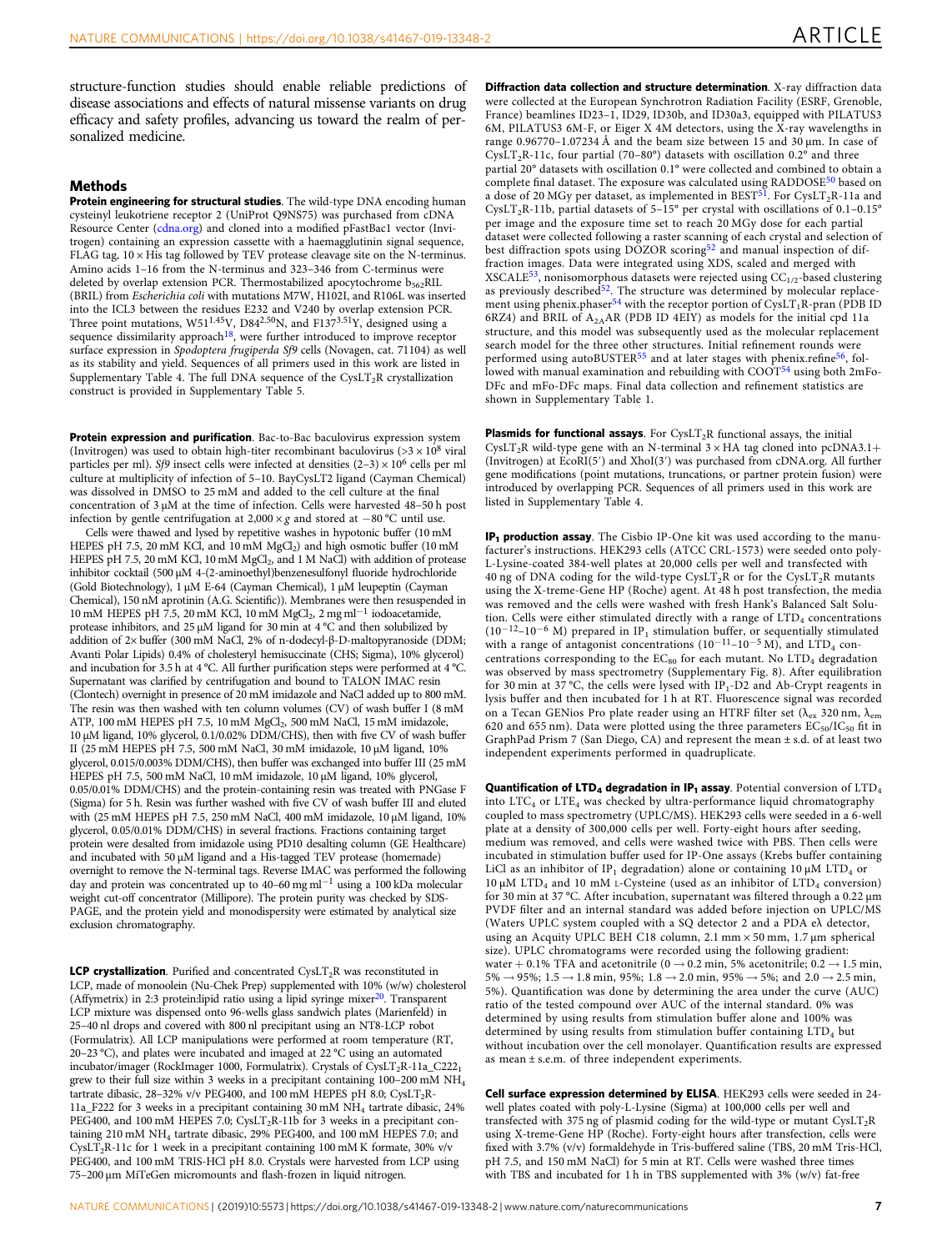<span id="page-7-0"></span>milk in order to block nonspecific binding sites. A mouse monoclonal anti-HA antibody coupled to HRP (Roche) was added at 1:1000 dilution in TBS-3% fat-free dry milk for 3 h at RT. Following incubation, cells were washed twice with TBS before the addition of 250 µl of 3,3',5,5'-Tetramethylbenzidine (Sigma). Plates were incubated for 15 min at  $R\dot{T}$  and the reaction was stopped by the addition of 250  $\mu$ l of 2N HCl. Two hundred microliters of the yellow reaction was transferred into a 96-well plate and the absorbance was read at 450 nm on GENios Pro plate reader (Tecan). Cells transfected with the empty pcDNA3.1+ vector (mock) were used to determine background. Data were plotted using GraphPad Prism 7 and represent the mean ± s.d. of at least two independent experiments performed in quadruplicate.

Molecular docking. We collected 18 O- and N-derivatives of the common 3,4 dihydro-2H-1,4-benzoxazine-2-carboxylic acid scaffold from previous studies<sup>30[,32](#page-8-0)</sup>, assigned charges for the ligands at pH 7.0, and generated 3D ligand structures from their 2D representations, using Monte Carlo optimization and the MMFF-94 force field. We preprocessed each protein structure  $(CysLT_1R$ pranlukast, PDB ID 6RZ4; CysLT<sub>2</sub>R-11a, PDB ID 6RZ6) by adding missing residues, optimizing side-chain rotamers, and removing water molecules. Rectangular boxes enclosing ligand-binding sites of pranlukast in  $\text{CysLT}_1\text{R}$  and  $\text{cpd}$ 11a in CysLT<sub>2</sub>R with an additional 8 Å margin were used as the sampling space for docking. Receptors were presented as smoothened grid potentials, while the docking simulations sampled ligand conformations in the internal coordinate space using biased probability Monte Carlo optimization<sup>[57](#page-8-0)</sup> with the sampling parameter (docking effort) set to 50. We performed at least two independent docking runs for each ligand and selected binding poses with the lowest docking score. All docking simulations were done using the ICM-Pro v3.8–6 software package (MolSoft).

**MD simulations**. The initial  $CysLT<sub>2</sub>R$  models for MD simulations were prepared based on the crystal structures (CysLT<sub>2</sub>R-11a, PDB ID 6RZ6, for the inactive state; CysLT2R-11c, PDB ID 6RZ8 for the intermediate state) using the ICM-Pro molecular modeling package (v3.8–6). First, BRIL-fusions and all hetero atoms were removed, followed by the assignments of protonation states and modeling missing side-chain residues using internal coordinate mechanics force field. Then missing loops were modeled using the loop modeling and regularization protocols available in ICM-Pro<sup>[58](#page-8-0)</sup>. These preprocessed  $CysLT<sub>2</sub>R$  models were used to prepare input files for MD simulations as previously described<sup>59</sup>. Briefly, the input files were generated using the CHARMM-GUI server<sup>60</sup>. The receptor orientation was calculated by superimposing the CysLT2R structures on the CB1 receptor coordinates (PDB ID 5XRA) obtained from the OPM database<sup>[61](#page-8-0)</sup>. The input simulation box had 157 POPC lipids, 11,908 water molecules, and 31 sodium and 46 chloride ions. The system was first energy minimized and then equilibrated for 10 ns, followed by ten independent production runs of 500 ns each using Gromacs (v.2018.1) simulation package[62](#page-8-0). The analysis and plotting were performed using Gromacs and matplotlib plotting packages available in Python. The MD simulations were performed on GPU enabled nodes with P100 NVIDIA cards made available by the High-Performance Computing Center at the University of Southern California.

Ligand synthesis and characterization. The overall ligand synthesis scheme is shown in Supplementary Fig. 1 and described in Supplementary Methods. Analytical samples were homogeneous as confirmed by TLC, and afforded spectroscopic results consistent with the assigned structures. Proton and carbon nuclear<br>magnetic resonance spectra (<sup>1</sup>H and <sup>13</sup>C NMR) were taken on a Varian Mercury 300 spectrometer using deuterated chloroform (CDCl<sub>3</sub>) and deuterated dimethylsulfoxide (DMSO- $d_6$ ) as the solvent. Fast atom bombardment mass spectra were obtained on a JEOL JMS-DX303HF spectrometer. Electrospray ionization (HRMS) mass spectra was obtained on a Thermo Fisher Scientific LTQ Orbitrap XL system. Column chromatography was carried out on silica gel (Merck Silica Gel 60, Wako gel C-200, or Fuji Silysia FL60D). Thin layer chromatography was performed on silica gel (Merck TLC or HPTLC plates, Silica Gel 60 F254).

Reporting summary. Further information on research design is available in the Nature Research Reporting Summary linked to this article.

#### Data availability

Data supporting the findings of this manuscript are available from the corresponding authors upon reasonable request. A reporting summary for this article is available as a Supplementary Information file. The source data underlying Supplementary Figs. 5 and 6 are provided as a Source Data file. Coordinates and structure factors have been deposited in the Protein Data Bank (PDB) under the accession codes  $6RZ6$  (CysLT<sub>2</sub>R-11a, C222<sub>1</sub> space group),  $6RZ7$  (CysLT<sub>2</sub>R-11a, F222 space group),  $6RZ8$  (CysLT<sub>2</sub>R-11c), and  $6RZ9$  $(CysLT<sub>2</sub>R-11b)$ .

Received: 27 August 2019; Accepted: 1 November 2019; Published online: 06 December 2019

#### References

- 1. Back, M. et al. International Union of Basic and Clinical Pharmacology. LXXXIV: leukotriene receptor nomenclature, distribution, and pathophysiological functions. Pharmacol. Rev. 63, 539–584 (2011).
- 2. Lynch, K. R. et al. Characterization of the human cysteinyl leukotriene CysLT1 receptor. Nature 399, 789–793 (1999).
- 3. Heise, C. E. et al. Characterization of the human cysteinyl leukotriene 2 receptor. J. Biol. Chem. 275, 30531–30536 (2000).
- 4. Singh, R. K., Tandon, R., Dastidar, S. G. & Ray, A. A review on leukotrienes and their receptors with reference to asthma. J. Asthma 50, 922–931 (2013).
- 5. Yokomizo, T., Nakamura, M. & Shimizu, T. Leukotriene receptors as potential therapeutic targets. J. Clin. Investig. 128, 2691–2701 (2018).
- 6. Tsai, M.-J. et al. Cysteinyl leukotriene receptor antagonists decrease cancer risk in asthma patients. Sci. Rep. 6, 23979 (2016).
- 7. Colazzo, F., Gelosa, P., Tremoli, E., Sironi, L. & Castiglioni, L. Role of the cysteinyl leukotrienes in the pathogenesis and progression of cardiovascular diseases. Mediators Inflamm. 2017, 2432958 (2017).
- 8. Miligkos, M. et al. Leukotriene receptor antagonists versus placebo in the treatment of asthma in adults and adolescents: a systematic review and metaanalysis. Ann. Intern. Med. 164, 756–767 (2015).
- Takasaki, J. et al. The molecular characterization and tissue distribution of the human cysteinyl leukotriene CysLT(2) receptor. Biochem. Biophys. Res. Commun. 274, 316–322 (2000).
- Jiang, Y., Borrelli, L. A., Kanaoka, Y., Bacskai, B. J. & Boyce, J. A. CysLT2 receptors interact with CysLT1 receptors and down-modulate cysteinyl leukotriene dependent mitogenic responses of mast cells. Blood 110, 3263–3270 (2007).
- 11. Capra, V. Molecular and functional aspects of human cysteinyl leukotriene receptors. Pharmacol. Res. 50, 1–11 (2004).
- 12. Fukai, H. et al. Association between a polymorphism in cysteinyl leukotriene receptor 2 on chromosome 13q14 and atopic asthma. Pharmacogenetics 14, 683–690 (2004).
- 13. Pillai, S. G. et al. A coding polymorphism in the CYSLT2 receptor with reduced affinity to LTD4 is associated with asthma. Pharmacogenetics 14, 627–633 (2004).
- 14. Yonetomi, Y. et al. Effects of ONO-6950, a novel dual cysteinyl leukotriene 1 and 2 receptors antagonist, in a guinea pig model of asthma. Eur. J. Pharmacol. 765, 242–248 (2015).
- 15. Shi, Q. J. et al. Intracerebroventricular injection of HAMI 3379, a selective cysteinyl leukotriene receptor 2 antagonist, protects against acute brain injury after focal cerebral ischemia in rats. Brain Res. 1484, 57–67 (2012).
- 16. Luginina, A. et al. Structure-based mechanism of cysteinyl leukotriene receptor inhibition by antiasthmatic drugs. Sci. Adv. 5, eaax2518 (2019).
- 17. Chun, E. et al. Fusion partner toolchest for the stabilization and crystallization of G protein-coupled receptors. Structure 20, 967–976 (2012).
- 18. Stauch, B. et al. Structural basis of ligand recognition at the human MT1 melatonin receptor. Nature 569, 284–288 (2019).
- 19. Ballesteros, J. A. & Weinstein, H. Integrated methods for the construction of three-dimensional models and computational probing of structure-function relations in G protein-coupled receptors. Methods Neurosci. 25, 366–428  $(1995)$
- 20. Caffrey, M. & Cherezov, V. Crystallizing membrane proteins using lipidic mesophases. Nat. Protoc. 4, 706–731 (2009).
- 21. Wheatley, M. et al. Lifting the lid on GPCRs: the role of extracellular loops. Br. J. Pharmacol. 165, 1688–1703 (2012).
- 22. Katritch, V. et al. Allosteric sodium in class A GPCR signaling. Trends Biochem. Sci. 39, 233–244 (2015).
- 23. Popov, P. et al. Computational design of thermostabilizing point mutations for G protein-coupled receptors. Elife 7, e34729 (2018).
- 24. Zarzycka, B., Zaidi, S. A., Roth, B. L. & Katritch, V. Harnessing Ion-binding sites for GPCR pharmacology. Pharmacol. Rev. 71, 571–595 (2019).
- 25. White, K. L. et al. Structural connection between activation microswitch and allosteric sodium site in GPCR signaling. Structure 26, 259–269 (2018).
- 26. Venkatakrishnan, A. J. et al. Molecular signatures of G-protein-coupled receptors. Nature 494, 185–194 (2013).
- 27. Delos Santos, N. M., Gardner, L. A., White, S. W. & Bahouth, S. W. Characterization of the residues in helix 8 of the human β1-adrenergic receptor that are involved in coupling the receptor to G proteins. J. Biol. Chem. 281, 12896–12907 (2006).
- 28. Kirchberg, K. et al. Conformational dynamics of helix 8 in the GPCR rhodopsin controls arrestin activation in the desensitization process. Proc. Natl. Acad. Sci. USA 108, 18690–18695 (2011).
- 29. Roth, C. B., Hanson, M. A. & Stevens, R. C. Stabilization of the human β2 adrenergic receptor TM4-TM3-TM5 helix interface by mutagenesis of Glu1223.41, a critical residue in GPCR structure. J. Mol. Biol. 376, 1305–1319  $(2008)$
- 30. Itadani, S. et al. Discovery of highly potent dual CysLT1 and CysLT2 antagonist. ACS Med. Chem. Lett. 5, 1230–1234 (2014).